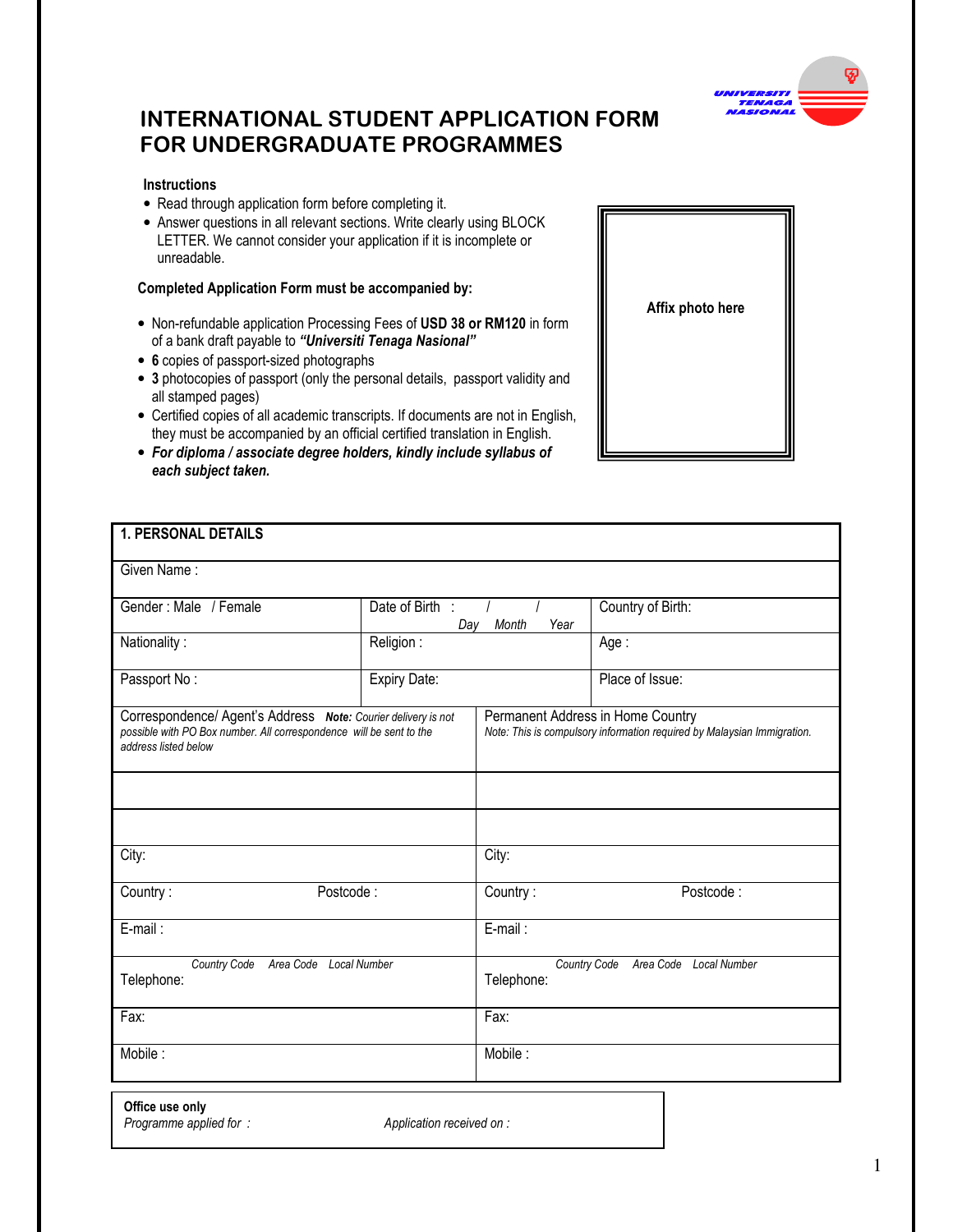|                                                                                        | 2. PROGRAMME PREFERENCE (Please tick)                                                                                                                                                                                                                                       |                                         |                                                             |  |  |  |  |  |
|----------------------------------------------------------------------------------------|-----------------------------------------------------------------------------------------------------------------------------------------------------------------------------------------------------------------------------------------------------------------------------|-----------------------------------------|-------------------------------------------------------------|--|--|--|--|--|
|                                                                                        | Intensive English Programme For International Students (Offered in Main Campus)<br>Students without an acceptable level of English will be required to satisfactorily complete an Intensive English Programme before being admitted into<br>foundation or degree programme. |                                         |                                                             |  |  |  |  |  |
|                                                                                        |                                                                                                                                                                                                                                                                             |                                         |                                                             |  |  |  |  |  |
| O                                                                                      | <b>Bachelor of Electrical and Electronic Engineering (Hons)</b>                                                                                                                                                                                                             |                                         | Bachelor in Computer Science (Software Engineering) (Hons)  |  |  |  |  |  |
| 0                                                                                      | <b>Bachelor of Electrical Power Engineering (Hons)</b>                                                                                                                                                                                                                      |                                         | <b>Foundation For Electrical and Electronic Engineering</b> |  |  |  |  |  |
| 0                                                                                      | <b>Bachelor of Mechanical Engineering (Hons)</b>                                                                                                                                                                                                                            |                                         | <b>Foundation For Mechanical Engineering</b>                |  |  |  |  |  |
| ( )                                                                                    | <b>Bachelor of Civil Engineering (Hons)</b>                                                                                                                                                                                                                                 | <b>Foundation For Civil Engineering</b> |                                                             |  |  |  |  |  |
| ( )                                                                                    | Bachelor of Info. Technology (Graphics and Multimedia) (Hons)                                                                                                                                                                                                               | <b>Foundation For Electrical Power</b>  |                                                             |  |  |  |  |  |
| Ω                                                                                      | Bachelor of Info. Technology (Information Systems) (Hons)<br><b>Foundation For Computer Science</b><br>( )                                                                                                                                                                  |                                         |                                                             |  |  |  |  |  |
| 0                                                                                      | Bachelor in Computer Science (Systems and Networking) (Hons)<br><b>Foundation For Information Technology</b>                                                                                                                                                                |                                         |                                                             |  |  |  |  |  |
| O                                                                                      | <b>Bachelor of Accounting (Hons) *</b><br>Bachelor in Bus. Administration) (Hons) in HR Management*<br>( )                                                                                                                                                                  |                                         |                                                             |  |  |  |  |  |
| $\Box$                                                                                 | Bachelor of Finance (Hons)*<br><b>Foundation in Accounting *</b><br>( )                                                                                                                                                                                                     |                                         |                                                             |  |  |  |  |  |
| O                                                                                      | Bachelor in Bus. Administration (Marketing) in Ent. Development *                                                                                                                                                                                                           | ( )                                     | <b>Foundation in Finance*</b>                               |  |  |  |  |  |
|                                                                                        | Bachelor in Bus. Administration) (Hons) in Marketing*                                                                                                                                                                                                                       | <b>Foundation in Business Studies*</b>  |                                                             |  |  |  |  |  |
|                                                                                        | * Programme offered in Bandar Muadzam Shah, Pahang State                                                                                                                                                                                                                    |                                         |                                                             |  |  |  |  |  |
|                                                                                        | 3. COMMENCEMENT DATE (Please tick)                                                                                                                                                                                                                                          | Please indicate year                    |                                                             |  |  |  |  |  |
| January Intake For Intensive English Programme (Application dateline -1 December)<br>Ο |                                                                                                                                                                                                                                                                             |                                         |                                                             |  |  |  |  |  |
| March Intake For Intensive English Programme (Application dateline - 1 January)<br>( ) |                                                                                                                                                                                                                                                                             |                                         |                                                             |  |  |  |  |  |
|                                                                                        | June Intake For Main Programmes (Application dateline -1 April)                                                                                                                                                                                                             | Year :                                  |                                                             |  |  |  |  |  |

O July Intake For Intensive English Programme (Application dateline -1 May)

O November Intake For Main Programmes (Application dateline - 1 September)

# 4. ACADEMIC QUALIFICATIONS

Please provide in chronological order on institutions attended and qualifications attained. Begin with secondary education- e.g GSCE, GCE 'O' Level, HSC, GCE 'A' Level, Diploma, Associate Degree etc. All academic transcripts must be certified.

| Qualification | Institution | Country | Years of<br>Study<br>(year-year) | Year of<br>Completion | Completed?<br>Yes or No | Tick circle if certified<br>copies attached |
|---------------|-------------|---------|----------------------------------|-----------------------|-------------------------|---------------------------------------------|
|               |             |         |                                  |                       |                         | u                                           |
|               |             |         |                                  |                       |                         | v                                           |
|               |             |         |                                  |                       |                         | ഄ                                           |

|                                                                                                                                                                                                                                                                                                 | 5. ENGLISH LANGUAGE PROFIENCY                                                                                |  |
|-------------------------------------------------------------------------------------------------------------------------------------------------------------------------------------------------------------------------------------------------------------------------------------------------|--------------------------------------------------------------------------------------------------------------|--|
| Proficiency in English is essential for successful study in Universiti Tenaga Nasional. All international applicants must demonstrate<br>an acceptable level of English proficiency to gain entry into foundation/degree programme. Kindly indicate below how you have met<br>the requirements. | <b>Tick circle if</b><br>certified results<br>attached                                                       |  |
|                                                                                                                                                                                                                                                                                                 | IELTS/TOEFL test undertaken in the 24 months preceding application                                           |  |
| I O                                                                                                                                                                                                                                                                                             | First language is English (you may still be required to provide formal test results)                         |  |
| I O                                                                                                                                                                                                                                                                                             | will be sitting an IELTS/TOEFL test on<br>and will forward the results to the University as soon as possible |  |
| I O                                                                                                                                                                                                                                                                                             | wish to join the appropriate Intensive English Programme.                                                    |  |
| l O                                                                                                                                                                                                                                                                                             | Others - please give details :                                                                               |  |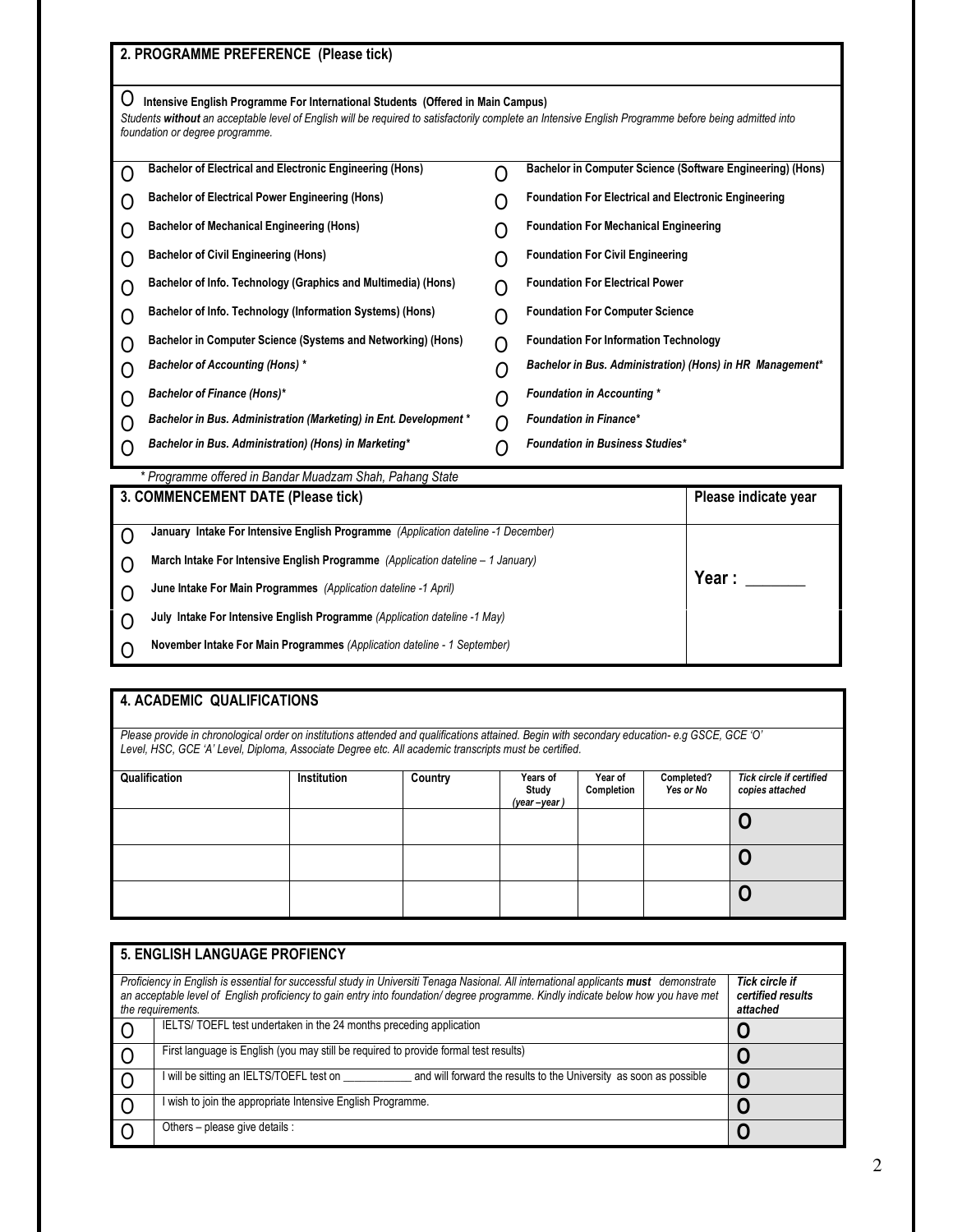|                                                                                                                                                                                                                | <b>6. FINANCIAL SUPPORT</b>                                        |  |
|----------------------------------------------------------------------------------------------------------------------------------------------------------------------------------------------------------------|--------------------------------------------------------------------|--|
| International students must ensure that they have sufficient funds to meet the tuition fees and living costs. Please indicate<br>your source of financial support while studying at Universiti Tenaga Nasional | Tick circle if evidence<br>of Sponsorship/<br>Scholarship attached |  |
|                                                                                                                                                                                                                | Family/ self                                                       |  |
|                                                                                                                                                                                                                | Sponsored by employer/ home government/ other organization         |  |
|                                                                                                                                                                                                                | Scholarship awarded by:                                            |  |

| 7. ACCOMMODATIONS (please tick)                         |  |        |  |  |  |  |
|---------------------------------------------------------|--|--------|--|--|--|--|
| Do you require on- campus accommodations : $\sigma$ Yes |  | $O$ No |  |  |  |  |

## 8. CHECKLIST

|                | Your application cannot be considered unless all required documents are attached. Please ensure you have: |
|----------------|-----------------------------------------------------------------------------------------------------------|
| $\circ$        | Completed all relevant sections of this application                                                       |
| . O            | Attached a bank draft of USD 35 or RM120 payable to "Universiti Tenaga Nasional"                          |
| $\circ$        | Attached 4 copies of passport sized colour photographs                                                    |
| $\overline{O}$ | Attached 3 photocopies of passport (only personal details and passport validity page)                     |
| $\overline{0}$ | Attached certified copies of all academic transcripts and translations (if applicable)                    |
| $\Omega$       | Attached certified copies of subject descriptions/ syllabuses (if seeking credit transfer)                |
| $\overline{O}$ | Attached certified copies of IELTS/TOEFL/other English Language Programme results                         |
| $\circ$        | Attached evidence of sponsorship/scholarship (if applicable)                                              |
| $\overline{0}$ | Signed the declaration                                                                                    |
| $\Omega$       | Made a copy of this application for your record and reference.                                            |

## 9. DECLARATION

I agree to :

- Comply with rules on admission, enrolment, fee payment and refunds of Universiti Tenaga Nasional;<br>• Notify the International Relations Unit if there is any change to the information I have given in this apr
- Notify the International Relations Unit if there is any change to the information I have given in this application for admission;<br>• Permit the University to access my academic records from other institutions;
- Permit the University to access my academic records from other institutions;<br>• Receive electronic communications and information from the University relations
- Receive electronic communications and information from the University relating to my application.

I understand that :

- The documents submitted for my application become the property of Universiti Tenaga Nasional and will not be returned to me;<br>• The University may vary or reverse any decision regarding admission or enrolment made on the
- The University may vary or reverse any decision regarding admission or enrolment made on the basis of incorrect or incomplete information provided by me;<br>• The University reserves the right to inform other educational in
- The University reserves the right to inform other educational institutions, if any of the material presented to support my application is found to be false;
- I, or my sponsor, will be responsible for the full costs of the programme for which I am seeking admission and for the attendant travel and living costs;<br>• I may be subject to different rules and conditions prescribed by
- I may be subject to different rules and conditions prescribed by the University and the Malaysian Immigrations if I change my visa status.

I declare that I have read the instructions of this application form and that the information provided by me in this application is true and complete in every particular.

| Signature: |  |  |
|------------|--|--|
|            |  |  |

Signature: \_\_\_\_\_\_\_\_\_\_\_\_\_\_\_\_\_\_\_\_\_\_\_\_\_\_\_\_\_\_\_\_\_\_\_\_\_\_\_\_\_\_\_\_ Date : \_\_\_\_\_\_\_/\_\_\_\_\_\_/\_\_\_\_\_\_